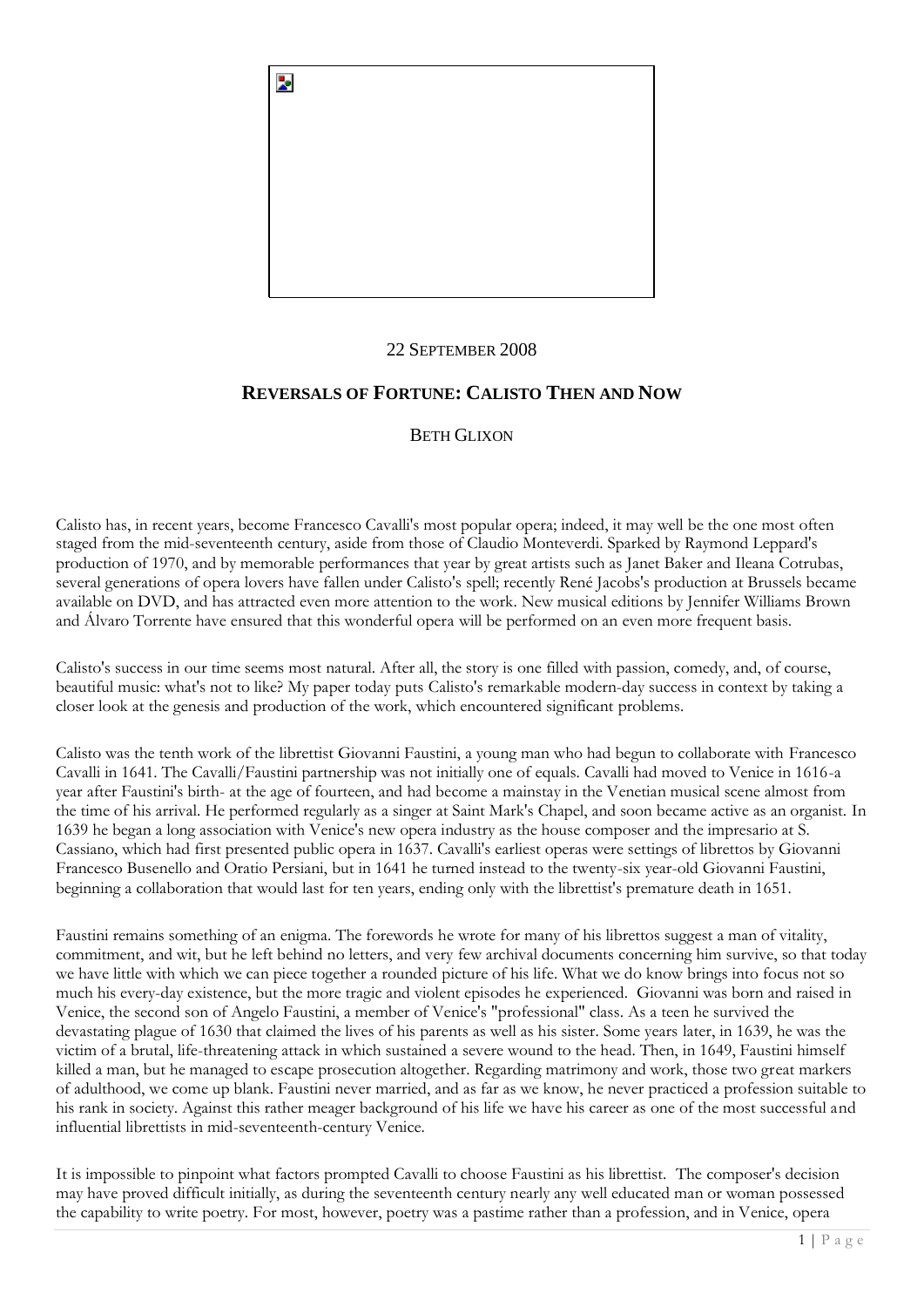librettos were written by both noblemen and non-noble citizens of high rank who normally held positions such as lawyer, accountant, or administrator. If it is true that the young Giovanni Faustini held no profession, then he may well have offered Cavalli a valuable commodity: a partner who enjoyed an abundance of leisure time in which he could carry out this new avocation. Giovanni was fortunate to live with his older brother, the lawyer Marco Faustini, who undoubtedly encouraged his creative endeavors and supported him financially. The Faustini brothers had lived for some time in the same parish as Cavalli, so that the two families may have already been acquainted through various daily activities. In any event, the composer had found a man who must have had a great enthusiasm for the world of opera; he eventually became rather compulsive in his drafting of librettos, for he left several works unfinished at the time of his death.

Whatever the reasons that had originally drawn them together, the partnership forged between Cavalli and Faustini in 1641 continued to flourish. Certainly Cavalli must have been satisfied, as their first effort, La virtù de' strali d'Amore was followed by a more refined and mature libretto, L'Egisto, and the pair continued to premier new operas on an almost yearly basis. Cavalli, with Faustini at his side, had remained at the Teatro S. Cassiano even after he had relinquished the duties and strains of running the theatre. He had also participated intermittently at the Teatro S. Moisè, where Faustini himself would become impresario at the end of the decade. When Faustini's agreement with the owner of the Teatro S. Moisè fell through, the librettist searched for another place to present his operas. S. Cassiano, his former venue, was still rented out to others; the only other opera theatre then active was that of the Grimani family, SS. Giovanni e Paolo. Evidently Faustini was unable to enter into that company, or he chose to maintain his independence. In May 1650, he rented a disused comedy theatre about the same size as S. Moisè, the small S. Aponal. There, in two seasons, Cavalli and Faustini would mount three more operas, among them Calisto, before the librettist's death in the autumn of 1651.

Faustini's acquisition of the Teatro S. Aponal was a shrewd move on his part, and was undoubtedly undertaken with the assistance of his brother Marco, who over several decades had honed his financial skills through a variety of professional and social activities. Giovanni Faustini was able to rent the theatre for a mere sixty ducats per year, a savings of hundreds of ducats compared with the other theatres in Venice. This advantageous business transaction would undoubtedly have increased the likelihood of financial success over more expensive venues, and Faustini, in his earliest librettos for S. Aponal, Rosinda and Oristeo, openly described how he had mounted these operas in the hopes of discharging some debts he had accrued. In those years it was more common for theatres to mount one opera rather than two per season, so Faustini must have had particular reasons for doing so; perhaps the reasonable rent indeed meant that his capital could accommodate the larger production expenses that two operas entailed.

For the next year Faustini once again planned two operas, Calisto andEritrea. Calisto represented a change in direction for the librettist, as most of his previous works had been newly-invented stories that featured only brief appearances of the gods; Eritrea followed Faustini's typical formula more closely. Fortunately for us, the sources surrounding these two operas provide a unique view of the genesis, the creation, and the aftermath of this operatic season: the documents comprise an account book for the opera season written out in the hand of Faustini's brother, Marco; the librettos, which bear witness to the tragic events of the season; and the operatic scores that reflect some of the musical repercussions of those events, to be discussed by Jennifer Williams Brown].

The account book itself is a marvel to behold; the earliest to survive for any Venetian theatre, it tracks in minute detail the expenditures and income for both Calisto and Eritrea. The small book is organized alphabetically according to the major expenses for the production: costumes, scenery, special effects (machines), dancers, and musicians. The book's specifications for scenery include descriptions more complete than those in any of the later account books that survive for this and other Venetian theatres of the time. The scenery for Calisto comprises geographical features such as peaks, a plain, and a wilderness, as well as more ethereal spaces conceived by Faustini, that is the grotto of eternity, and the Empyrean, the heavenly sphere; Eritrea, on the other hand, featured a combination of indoor scenes depicting the palace of the rulers of Sidonia, and outdoor vistas of the seacliffs, the ocean, and wild clouds. The machines for Calisto include a fountain, and the serpent of eternity, as well as the chariots by which Jove, Mercury, Juno, and Diana ascended and descended, which appeared in scenes throughout the opera. Various costuming materials mentioned in the account book cannot help but bring a smile to the faces of those familiar to the opera, as they include materials appropriate for the representation of bears and satyrs. The account book charts the preparations for both operas, and through the tracking of income, it reveals the dates of the performances, showing thatCalisto opened over a month before the traditional beginning of carnival.

Little is known during this period about how impresarios designed a two-opera theatrical season. During the late seventeenth- and early eighteenth centuries, it was common for the first opera, presented before Carnival had begun, to be written by an inexperienced composer, or at least not one of the leading names; the big guns would be brought out for the Carnival season proper, when Venice was at its liveliest. With theCalisto/Eritrea pair, however, we are dealing with the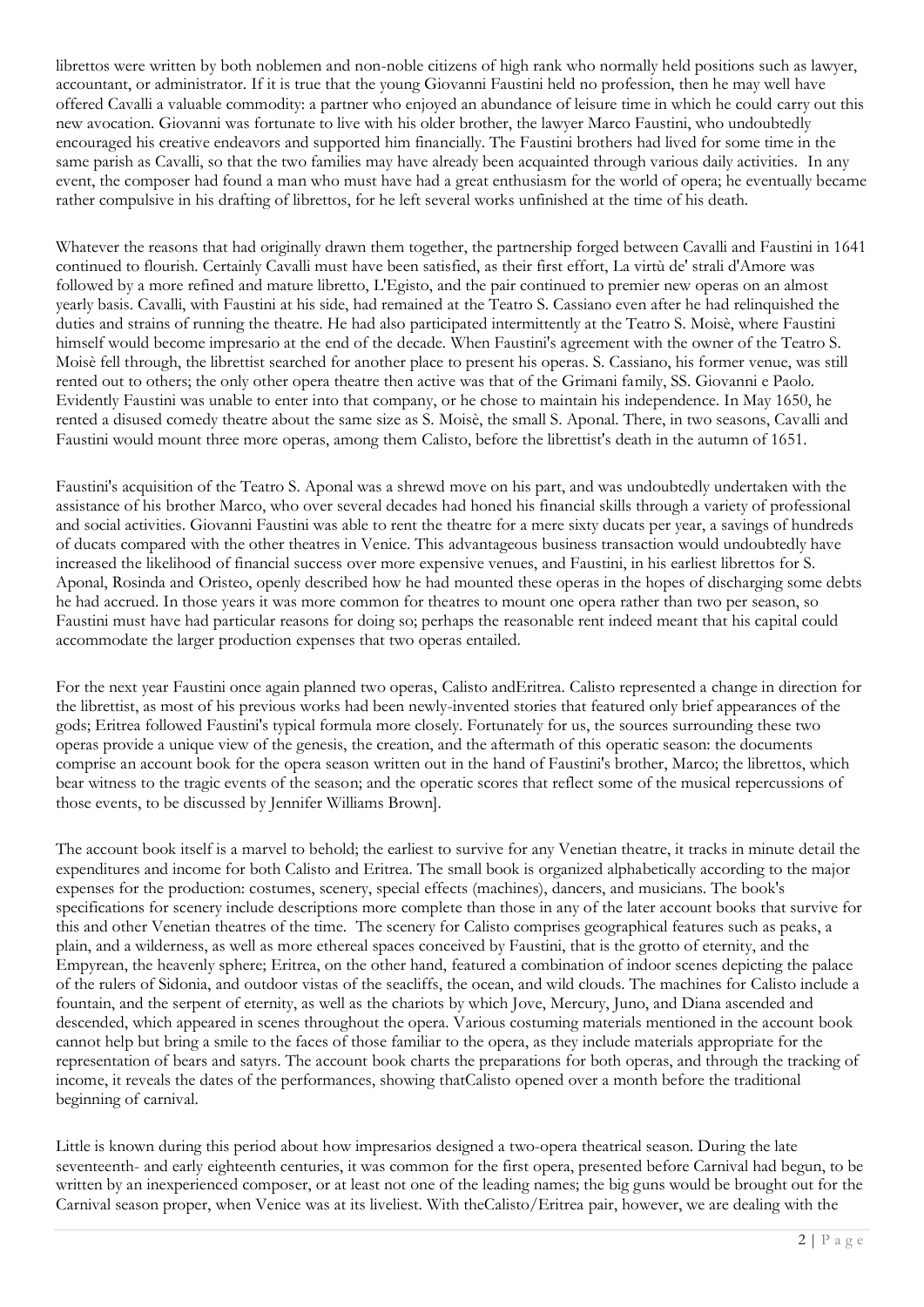same set of librettists and composers, and ones with considerable experience under their belts.

The account book for the season makes clear that Faustini had from the beginning chosen to mount Calisto as the first opera, and that he was prepared to make it particularly spectacular , as much as the small space of the Teatro S. Aponal would allow. One of Calisto's virtues was that it told stories that would have been familiar to nearly everyone in the audience. Jove's amorous exploits were known through literature and the visual arts, so that his transformation into Diana in order to seduce Calisto would have been expected and, moreover, would have seemed natural. On the other hand, Eritrea, the opera planned for the carnival season proper, had a plot that strained the boundaries of verisimilitude in a different way: the title character, a woman, begins the opera disguised as a man who has entered into the state of marriage for less than honorable motives. As the days pass, the disguised Eritrea must find convincing reasons to explain to her "wife" why their marriage has not yet been consummated. Both operas, then, involve disguise and transgender couples. Faustini chose to mount Calisto first, and, as I mentioned earlier, set the premiere in November, well before the other opera theatres would have begun their seasons. With these schemes in place, Faustini and his business partners must have envisioned a successful run for Calisto andEritrea.

The misfortunes that befell the operatic company at S. Aponal late in 1651, however, turned out to be significant and farreaching. The first was serious indeed: the illness of its leading male singer, the alto castrato, Bonifacio Ceretti. Ceretti was one of the leading castrati at Saint Mark's Chapel, and he had been given the most important male roles in bothCalisto and Eritrea. He fell ill around November 10th, just several weeks before the opening of the opera, and eventually died on December 5th; thus, he would already have learned the part of the love-lorn Endymion before he fell seriously ill. Ceretti's declining health and death must have dealt a severe blow to the company, both emotionally and logistically. With no other suitable contralto available, Cavalli had to change the music that had been written for him, and these changes are visible in the operatic scores of both Calisto and Eritrea. As if Bonifacio's death were not tragedy enough for one season, more would soon to follow.

Within several nights of the opera's premiere, the production company knew that Calisto had not captivated the Venetian public. With no contemporary criticism to aid us, we cannot know whether the story or music did not please, or if the performances simply could not overcome the loss of Bonifacio. Whatever the cause, Calisto was something of a flop. It is the the ticket receipts themselves that tell the grim tale. Calistowas presented only eleven times between November 28th and December 31st, and at several of the performances only fifty-some listeners were in attendance. Even the opening night only drew 232 paying spectators, this in a theatre that could hold something over 400. To make matters worse, Giovanni Faustini, the librettist as well as the impresario of the theatre, unexpectedly died at the age of thirty-six in the midst of this theatrical failure, on 19 December, after only three days of illness. He may very well have fallen ill around the time of the opera's smallest draw, 56 spectators. Nevertheless, the show did go on, but Faustini's death does not seem to have had an immediate effect on the box office receipts, either positively or negatively. Four performances took place after Faustini's demise, and only the last of them show a marked increase of spectators, 118, certainly less than one would expect for a final performance. Clearly, Calisto's many charms were not favorably received by the theatre-goers of Venice.

Faustini's company managed to put Eritrea into production, and the buyers of librettos were invited to share in the sense of pathos and loss that had occurred in the preceding weeks. The work's dedication to one of its patrons began:

While the feigned death of Eritrea will sweetly delight Your Lordship's ear, the unfortunately real one of Signor Giovanni Faustini will sadly move your soul. That celebrated author died a few days ago, and, after the weaving of eleven works, left his dear Eritrea while it was still being printed.

The dedication even mentioned the death of the castrato Ceretti: "(Eritrea) has also lost the companionship of the virtuoso Bonifacio, whose steps halted at the beginning of the path of life." Whether or not these words put the theatre-goers in a more sympathetic mood, Eritrea did prove much more successful on the stage than Calisto, though the audiences were still smaller than some the theatre would attract several years later. Moreover, Eritrea's popularity outside Venice also exceededCalisto's, as it was revived in several other cities in Italy, while Calistowas not.

Scholars over the years have suggested various reasons as to whyCalisto was not successful in its own age. As I described above, Faustini himself had to make a decision early on in the production process as to which opera would be mounted first. Calisto was special in at least three ways: it did not follow Faustini's typical plots, which were newly invented; the gods were a focus not only in the prologue of the opera, but throughout, and the representation of those gods and their environments demanded spectacular scenery. Finally, it featured Pan, Silvano, and Satirino, a trio of rustic characters who spoke their own poetic language, one that that reached back to "classic" Renaissance literature: all of their poetic verses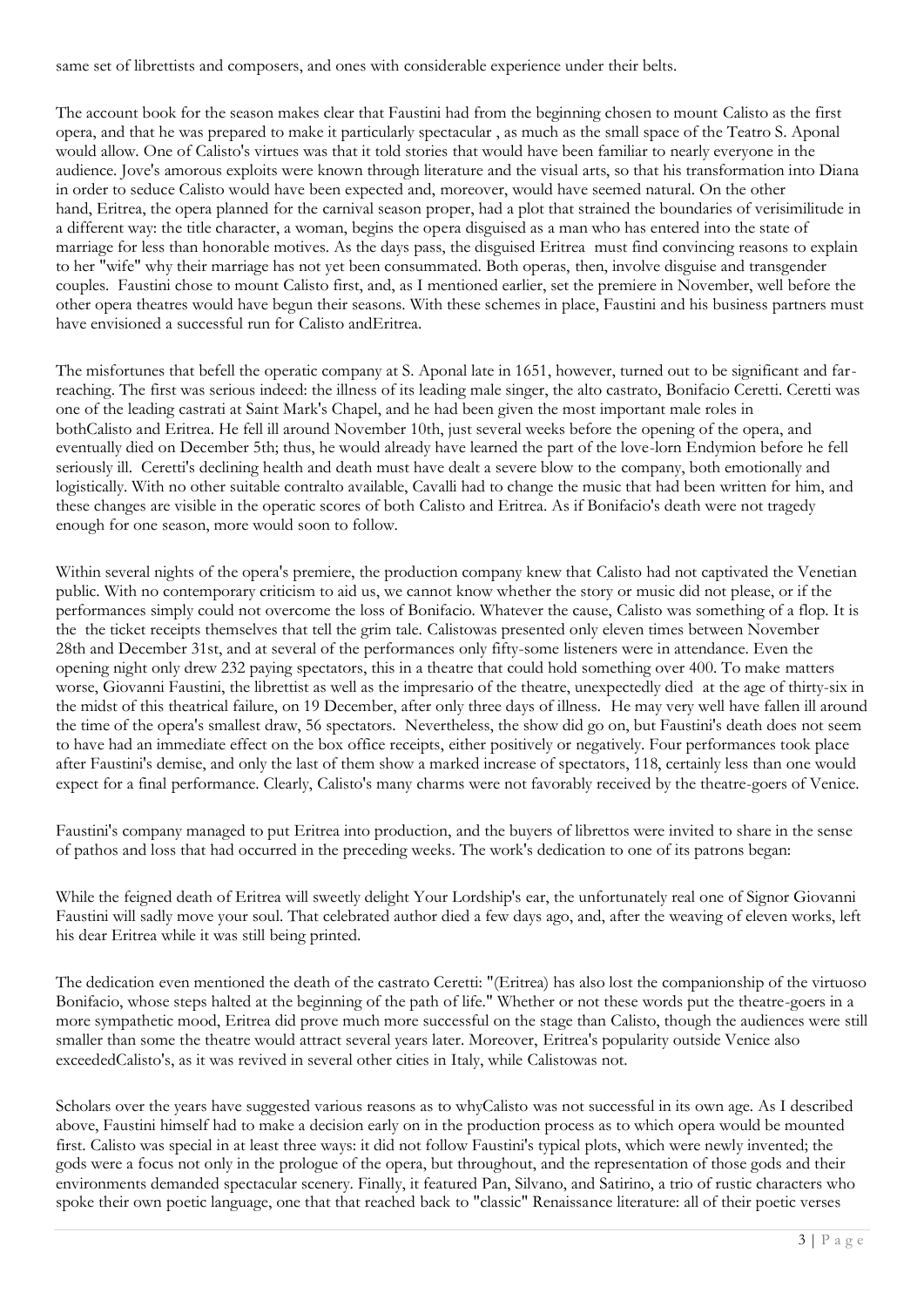ended with their stress on the antepenultimate syllable. As was typical for librettos of the time, the cast was filled with characters looking for love, from the gods all the way down to the rustic figures. While the disguises and themes of sexuality so prominent in Calisto might seem to suggest a suitability for carnivalesque entertainment, I believe that Giovanni Faustini made the right decision to have it premiere as the earlier of the two operas. As a number of scholars, perhaps most prominently Wendy Heller, have pointed out, Faustini gave Calisto a rather atypical ending. Whereas most operas end with two blissfully united couples, looking forward to continuing their amorous and sexual adventures, in Calisto we find two couples perhaps content, but not in the traditional sense. Calisto herself will find immortality in the heavens, but not with Diana, whom she worshiped, or even with Jove. Diana and Endymion will continue to pursue a platonic relationship. Perhaps Faustini judged Calisto's ending as too rarified to satisfy Venice's carnival audiences.

In modern times, however, fortune has smiled on Calisto, for it will soon enter its fifth decade of popularity. LCavalli's opera has found success in diverse venues, both commercial and academic; its beauties speak for themselves, and audiences respond positively to the flexibility of its musical style. Part of the opera's popularity, however, may very well derive from decisions made by musical directors in Calisto's modern history. I would like to touch briefly on two standard issues regarding casts for the opera; these will be developed more fully by other speakers today.

Cavalli's score forces musical and artistic directors to make an important decision regarding who will sing the character Jove while he is transformed into the character of Diana. The score itself reveals a change from a low register to a high one, that is, Diana always sings as a soprano. Should Jove disguised as Diana be sung by Jove himself in falsetto range, or should Diana herself sing the role, making it clear that she sings as Jove rather than as Diana? The falsetto solution inevitably adds a strong comedic element to the transformation, as can be seen in the Jacobs production; Raymond Leppard decided to play down the comedy of those scenes, and had Janet Baker play both Diana and Jove disguised as Diana.

The other decision faced by directors concerns the portrayal of the nymph Linfea. I call Linfea a nymph, as did Faustini, and Cavalli wrote her music for a soprano. Following Leppard's original production, however, it has become traditional in our time to cast Linfea instead as the equivalent of the old male nurse hungry for sex so familiar to us from Monteverdi'sPoppea. Naturally, the portrayal of Linfea as an old woman being played by a male singer adds yet another layer of comedy to the mix, but it also deprives us of a more subtle look at the question of love among Diana's followers that has been eloquently argued by Wendy Heller and Jennifer Williams Brown.

In conclusion, Faustini and Cavalli created a marvelous work that was not right for its time. Through the vision of Raymond Leppard, Calisto has become a mainstay of the seventeenth-century opera repertoire, has made its way to a number of Europe's most important opera theatres, and has been enjoyed by thousands of spectators. Faustini, the unfortunate impresario of 1651, would be pleased.

© Beth Glixon, 2008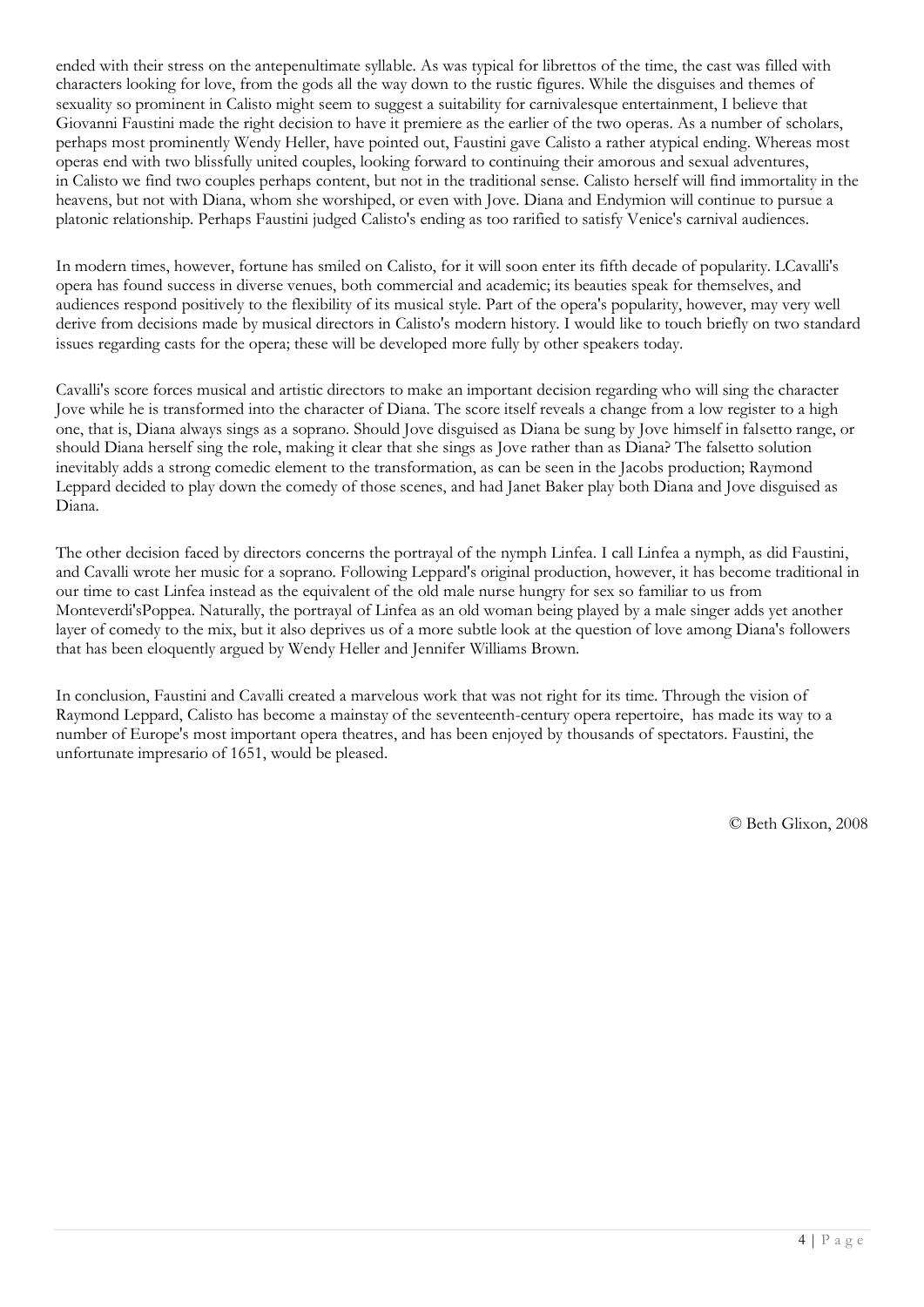

## 22 SEPTEMBER 2008

# **RESTORING CAVALLI TO THE THEATRE IN THE 21ST CENTURY**

ELLEN ROSAND

**I.** Cavalli could not have been restored to the theater in the 21stcentury if he had not been restored to history in the 20th. That is, prerequisite to the revival of Cavalli's operas was the revival of interest in Cavalli as a composer, and in Venetian opera as a historical subject.

(You can look at the bibliography on the screen as I mention the various authors.)

Slide 1

Already in the 19th century, the first German musicologists recognized Cavalli's importance in the development of opera. They were spurred in their interest by the availability of sources of information going back almost to Cavalli's time itself, many of them published. These included complete annual series of librettos, carefully amassed by collectors, and annotated chronologies based on them. The chronologies of Ivanovich, Bonlini, Groppo, and Allacci, each proporting to correct as it expanded upon its predecessors, established an almost unbroken link between the period they documented and the modern era. The author of the first of these chronologies, Cristoforo Ivanovich, was actually a contemporary of some of the librettists in his catalogue and had even seen some of the works in his list. He evidently supplemented the information he garnered from the librettos themselves with material drawn from more casual or informal sources, as well as by deduction. This is significant with respect to Cavalli, because Ivanovich attributed many more works to him than the evidence provided, and his "errori" were preserved for some three-hundred years, until the early **1970s**, in fact, when a young American student, Thomas Walker, undertook to correct them. (I'll speak more about this later.)

The librettos and chronologies were hardly the only documents available to early researchers: indeed, the value of these printed sources was immeasurably increased by the survival of Cavalli's music in manuscript. For this we are indebted to two individuals: the composer himself and the patrician Marco Contarini. Cavalli's remarkable interest in preserving his own works, and probably aided by the fact that he had a copyist in the house (his wife), insured that they would survive him. And the personal collection of over a hundred mostly Venetian opera manuscripts amassed by Marco Contarini, including Cavalli's, was donated to the Biblioteca Marciana in 1843, where they were available for consultation ever since.

The interest of musicologists from the German-speaking world may also have been influenced by the presence in the Vienna Hofbibliothek of manuscript scores of several Venetian operas, including some by Cavalli. But their research was also beholden to **Italian** scholars (actually, Italian librarians) of the 19th century: Francesco Caffi's study of music at San Marco **(1854)**, based on archival information, contains a substantial chapter on Cavalli in his role as San Marco musician. Even more important, however, was the work of Taddeo Wiel, librarian at the Biblioteca Marciana, who published his catalogue of the Contarini Collection in **1888**.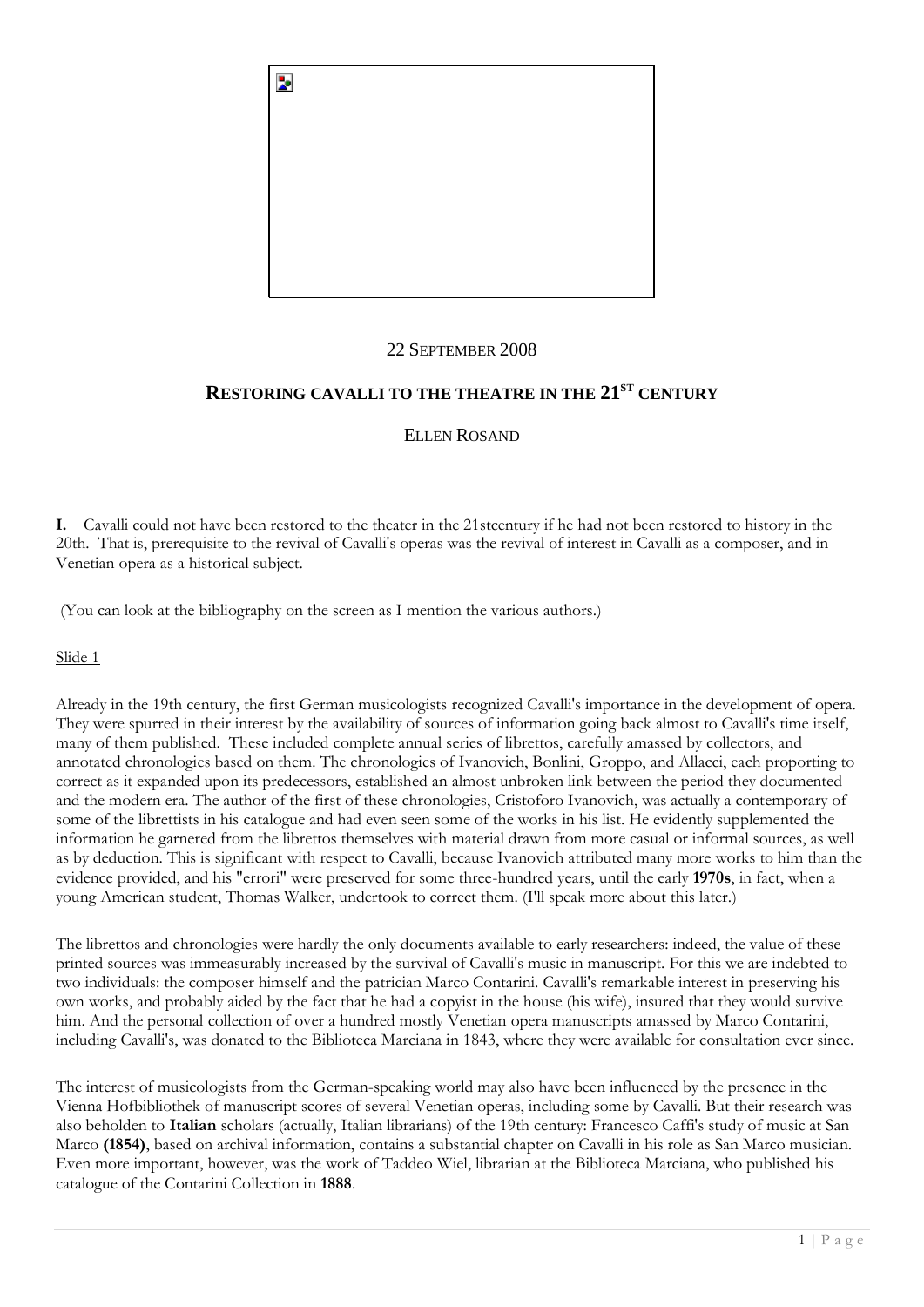Meanwhile, **French** musicologists were interested in Cavalli from their own perspective, inspired by his relationship to one of their sacred cows, Lully. Lully's ballets had been included in the production of Cavalli's Xerseand Ercole amante for Paris in 1660 and 1662, and Henry Prunières's extensive research on the documents surrounding Italian productions in Paris (L'Opera en France avant Lulli, **1913**) eventually propelled him into the first monograph on Cavalli (**1931**).

Various early scholars included music in their publications-Egon Wellesz included excerpts from many different operas, as did Prunières, but there was only one attempt to publish an edition of a single work: that was Robert Eitner's publication of the first act of Giasone in **1883** (based on the ms in Vienna)**.**.

As far as performances are concerned, the first "official" one seems to have been that of six operatic excerpts at the Venice Conservatory in March of **1913,** under the auspices of Taddeo Wiel. After that, the records are silent (though I would suspect some Cavalli might have been heard at the Paris Conservatoire during these years.) Some sporadic and inconsequential performances took place during the late '50s and early '60s: La Didone, edited by Riccardo Nielson, was performed at the Maggio Musicale in Florence in 1952, under the direction of Carlo Maria Giulini, Le nozze di Peleo e di Teti was staged at La Fenice in Venice in 1959, followed two years later by Ercole amante, conducted by Ettore Gracis. The real beginning of the Cavalli revival, though, occurred in 1967, when Raymond Leppard's edition of Ormindo premiered at Glyndebourne.

But before getting into the question of performances, I'd like to touch on a few more of the critical moments in the development of scholarship on Cavalli's operas.

One was the 1950s, actually 1954, when Simon Townley Worsthorne published his book Seventeenth-Century Venetian Opera (Oxford, 1954). [Though Worsthorne was more interested in the general phenomenon of opera in Venice than in any individual, he couldn't help focusing on Cavalli, the mainstay of the first three decades of Venetian opera.] This was the same year in which Anna Amalie Abert published her doctoral dissertation, Claudio Monteverdi und das musikalische Drama (Lippstadt, 1954). Her work on Cavalli, like that of a number of other scholars as well as performers, was an outgrowth of her interest in Monteverdi, but it resulted in important insight into the musical dramaturgy of Cavalli's operas.

Since the '50s, scholarship on Cavalli has ballooned. I can only mention a few of the path-breaking studies, which have focused on a variety of issues: documents, manuscripts, chronology, attribution, as well as cultural context.

Thomas Walker's fundamental reexamination of the attributions to Cavalli (**1976**), which reduced his oeuvre by 25%-from 42 to 32-thereby revealing that the 28 extant scores represent most of his work; Jane Glover's **1975** Oxford dissertation on Cavalli at S. Apollinare, which led to a monograph published in **1978,** as well as her performance of several of Cavalli's operas, most notably Rosinda and Eritrea (two of the works written for S. Apollinare).

Finally, there was Peter Jeffery's study of Cavalli's autograph scores of**1980**, which provided solid information about dating, copying procedure, compositional practice, and performance practice.

I do not want to leave anyone out (myself included), but I can't mention all the important work on Cavalli that has been accomplished during the past three decades. (You will be hearing from some of the major players later on today, some of whom were barely-or not even--born in 1967 when the Cavalli revival on stage began.). Here, finally, we get to the question of performances.

## **II. Performances**

The key moment here, as I have said, was **1967.** That was the year in which Raymond Leppard conducted his "realization" of Cavalli's Ormindoat Glyndebourne, hard on the heels of a successful production of his edition of Poppea. (When I met him at the Biblioteca Marciana in 1962, Leppard was on a quest for lost Monteverdi operas-he even thought of visiting aristocratic country houses in the environs of Venice to search for uncatalogued manuscripts. Barring any such discoveries, and probably influenced by Worsthorne's book, he was looking for music that resembled Monteverdi's as closely as possible.) This was indeed a crucial moment in the restoration of Cavalli to the theatre. Ormindo was a great success and was revived the following year. Somewhat more quietly, but at the same time, across the pond, the young musicologist and harpsichordist Alan Curtis also presented a Cavalli opera, Erismena (in English) at the University of California, Berkeley. It is probably no coincidence that this effort too had been preceded by Curtis's Poppea (in 1966)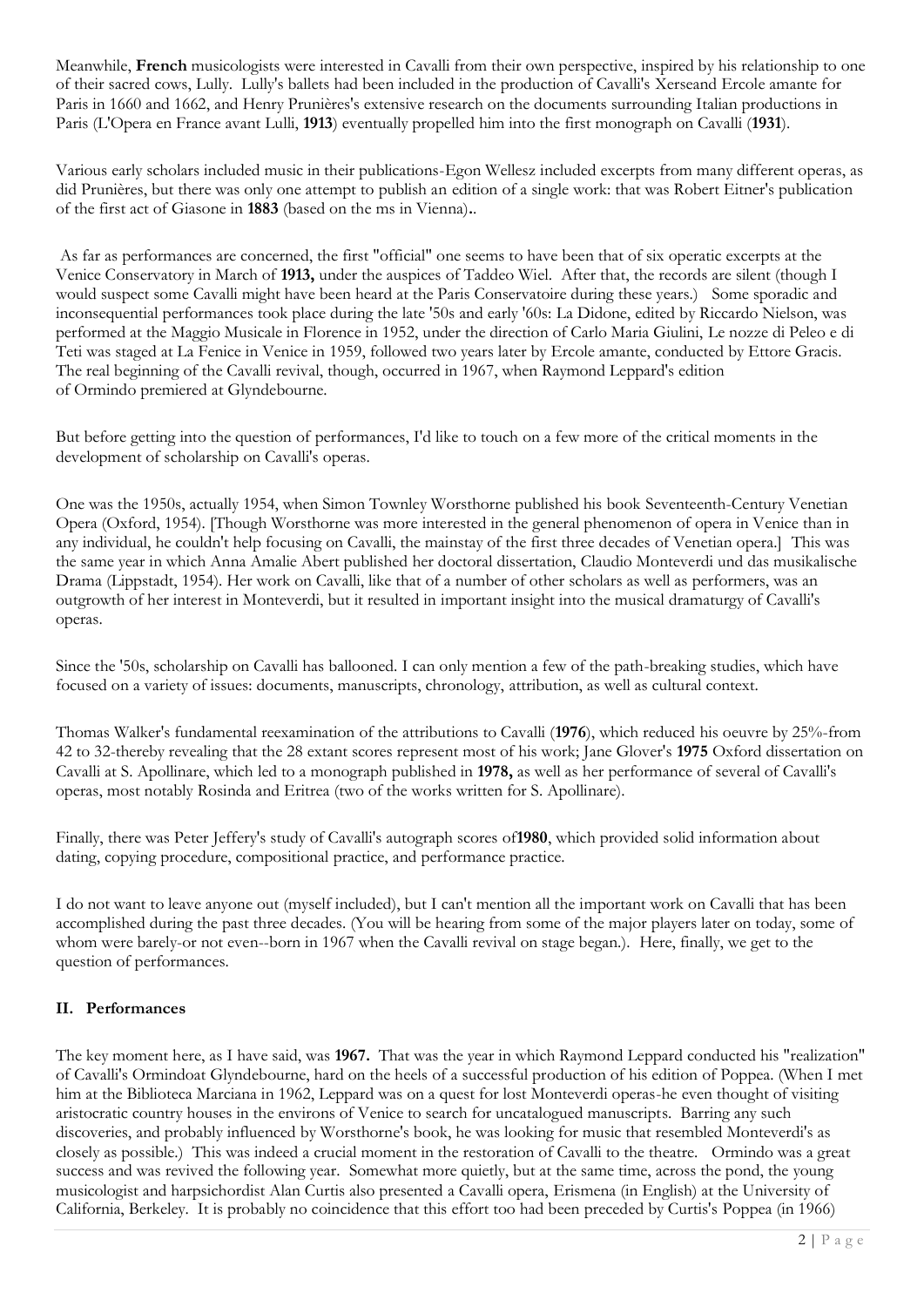(This English Erismena, by the way, was based on the score that is presently under embargo, awaiting an export license here in London.) (The BBC put on a radio performance based on that same English score, edited by Lionel Salter, at around the same time.) Both the Leppard and Curtis productions were soon issued by major record companies (Decca and Vox), thus making Cavalli available for the first time to the record-buying public. While Leppard soon published his score, Curtis never did. [This surely explains the large number of subsequent performances ofOrmindo, as compared with Erismena, which was only revived by Curtis himself in the late '70s at the Brooklyn Academy of Music.]

In keeping with their different performance contexts and aims, theOrmindo and Erismena productions differed vastly from one another. Examples from the two recordings represent the range of performance choices available in the late '60s.

## **Example 1 (play later)**: Leppard, Ormindo vs. Curtis, Erismena. (in English).

Leppard himself argued that his editions were intended to bring the laconic scores to life. He treated the manuscripts as if they were incomplete, needing to be "realized" in order to succeed in the theater. Curtis, in contrast, stuck closely (if not completely) to the actual written score.

In listening to the example, you should note first of all, the orchestration, tempi, vocal style, accompanimental style.

# **Play example 1:** Leppard: overture and first "aria"

Curtis: overture and first recit, plus aria

Leppard continued with a succession of works: Calisto (1970), Egisto(1974), and Orione (1983) publishing editions of all but Orione.Ormindoand Calisto were recorded, the others not, but the availability of his editions inspired many opera companies, large and small, to perform these works.

If Leppard's "realizations" for Glyndebourne dominated the 1970s, Rene Jacobs's productions for the Teatre de la Monnaie dominated the '80s. Beginning with Xerse (1985), and Giasone (1988),he moved in the '90s toCalisto (1995), and in this century to Eliogabalo (perf. 2004, not yet released).

**For my second example**, I'd like to compare Leppard's Calisto with Jacobs's. I've chosen one of the most memorable moments in both productions, Giove's first appearance as Diana. The role of "Giove in Diana" is interpreted differently in the two productions, but it is difficult to say which one is more effective. For his Diana, Leppard had the collaboration of one of the great singing actresses of our time, Janet Baker. Jacobs, on the other hand, had, in Marcello Lippi, a Giove with great range and expressivity-and excellent falsetto. There are still big differences in performance style, many of which emerged during the quarter century that separates the two recordings, but those differences seem less significant than those separating Leppard and Curtis, since Jacobs does a fair amount of "realizing" himself.

## **Example 2:** La Calisto**:** Leppard and jacobs

At this juncture, the end of 2008, it is difficult to keep track of all the different Cavalli productions in the works Once confined to special festivals, music schools, universities, or provincial opera houses, Cavalli operas can now be seen in mainstream theaters around the world, such as La Scala (two days ago) and Covent Garden (tomorrow). Aside from our own Ivor Bolton, who first conducted La Calisto in Munich in 2005, Fabio Biondi has taken on the Cavalli project with Didone (two years ago in Venice, two nights ago at La Scala), and Virtu (next month, October, in Venice).

I'm not in a position to comment on whether Cavalli's operas have yet been subjected to the pressures of régie oper because I haven't seen enough productions, but I do know that La Didone, has been featured in a multi-media theatrical production by the avant-garde American director Elizabeth LeCompte, in which the opera is set against a science-fiction film from the 1960s, Planet of the Vampires. Some of you may have seen this production, which was recently staged in London. (I can show some excerpts if we have time.)

## Slide 2: List of operas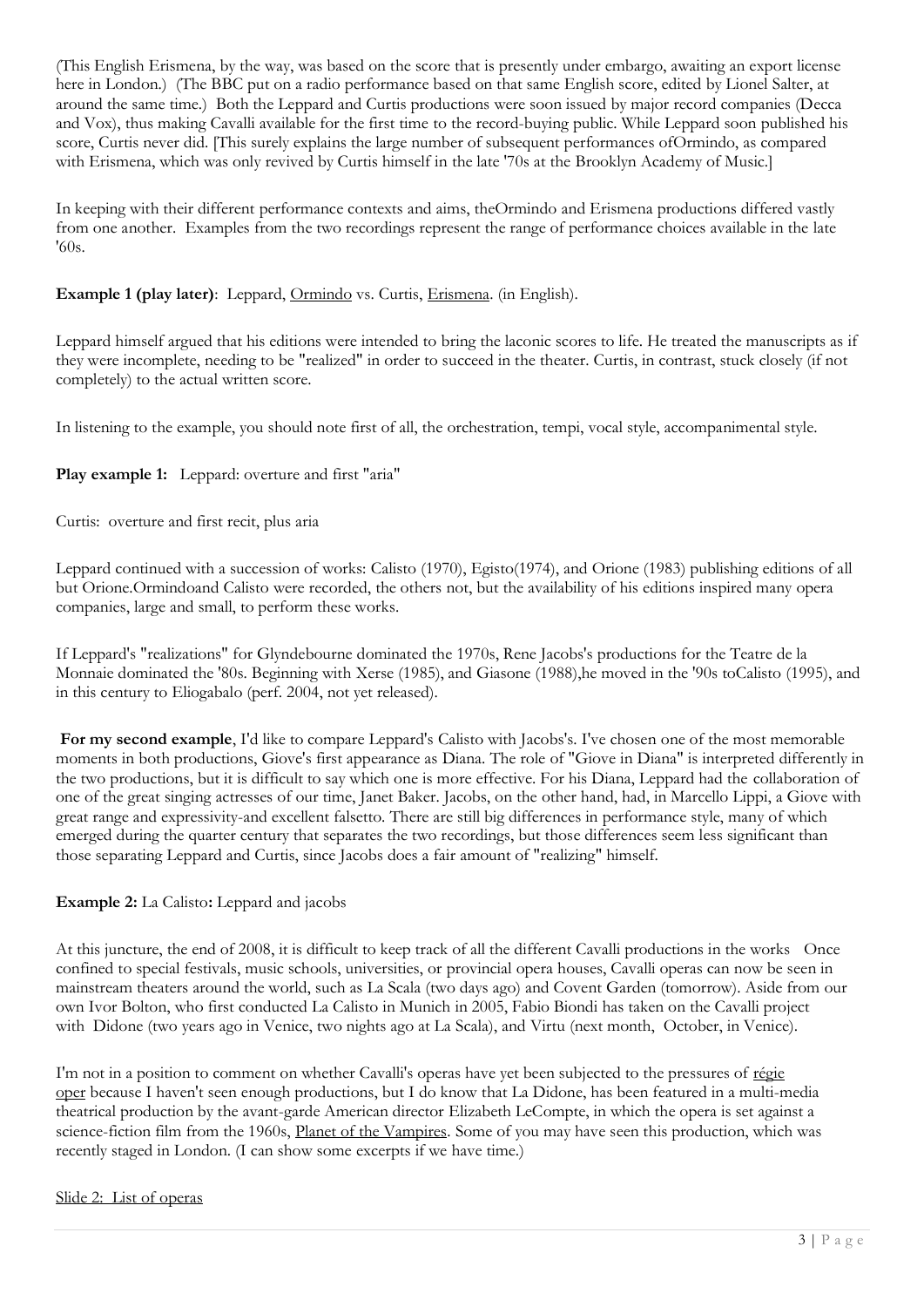If you look at the list on the screen, you will note that five of Cavalli's 32 operas are lost (they are underlined). Of those remaining, as far as I have been able to determine, all but 6 (or 9 if we count the Minato operas) have received some sort of production. Twelve (nearly half) have been recorded, and editions or facsimiles of 13 are presently available

I'm sure I haven't accounted for all the performances. For instance,Calisto was performed at least 57 different times between 1970 and 1995, mostly in Leppard's edition (it was the only one available until the mid-90s). Now there are two excellent editions available, by two scholars you will hear from later this morning, Jennifer and Alvaro.

## **III. Editions**

There is a strange lacuna in the history of Cavalli editions: a gap of more than half a century separates Eitner's **1883** edition of act 1 of Giasone, undertaken for purely historical reasons, and Leppard's Ormindo of**1967**. And although Leppard published two further "realizations," ofEgisto (**1975**), and Calisto (**1977**), no other editions appeared until the early 2000s (Christopher Mossey's Doriclea, and then the two Calistos). This meant that anyone wishing to produce a Cavalli opera had to rely on Leppard-or else make her own edition. Many conductors did so, chief among them Jane Glover. But not every conductor was equipped to do so.

In comparison with those of later composers, Cavalli's opera scores present special problems: Because they were records of performance, or even used for a particular performance by the composer, who directed from the keyboard, they are spare, lacking information that the composer himself would have supplied in rehearsal, but which subsequent performers would have needed, details that could only have been decided on during the preparation for a performance, when such elements as theater size, available singers and instrumentalists were in place. But even beyond these elements, there is no performing tradition for these works. Cavalli is long dead, and the style of his operas long forgotten. Performance practice relevant to these scores has only gradually developed, thanks to many of the scholars and performers mentioned here. Experience from more recent opera, from opera of the standard repertory, is not transferable to 17th-century works.

**Enter Barenreiter**: In response to what seems to be a genuine demand for usable scores of these operas, Barenreiter has agreed to publish a first series of 14 operas over the next seven years, with the promise of completing the project after that. (All of us on the program today are involved in this edition.) The purpose of the series is to provide musicologically sound editions designed to be used in productions of all kinds. Even so, certain decisions will need to be left to the conductor. In particular, the conductor will have to decide how to deploy the continuo group, when and where the individual performers need to play. These features were not included in the original scores because they depended on cast, theater size, and availability and skill of particular players.

In establishing a complete edition of Cavalli's works, we hope to be meeting as well as creating a demand. Our editions are conceived as a means of facilitating Cavalli productions by laying out the basic text as clearly as possible as well as realizing the implications of the sources by, for instance, adding string parts or instrumental passages where they were implied but not written.down. Our editions will be directed toward performers trained in standard repertoire, but will also leave space for those individual conductors who are experienced in this repertoire to add the kinds of performance indications they need, such as orchestration for the continuo group.

#### Slide 3: List of Barenreiter Operas

**IV Epilogue**: I'd like to close by considering the question, why Cavalli? Granted, having found a formula that attracted and satisfied audiences at the same time, he dominated the Venetian stage for almost half of the seventeenth century, producing at least one, and sometimes two or even three operas in single season. But, after 350 years of silence, why now? What makes Cavalli's operas so appealing at this point in our history? Half a century ago, Leppard was looking for a successor to Monteverdi, for works that would rival the success of Poppea at Glyndebourne. Now, the search is more general: opera theaters, anxious to expand their repertoire, are looking to resurrect old as well as commission new works. In fact, the more people become acquainted with his operas, their well-made plots, their poignant mixture of comic and serious elements, the more they recognize that Cavalli shares important features with contemporary operatic composers. For the Venetian composer, music was heightened rhetoric, the means of communicating the drama of a text. He developed an open-ended speech-song style that spoke directly to an audience, even a naive one: boundaries between speech and song were permeable, not yet fixed by the conventions of recitative and aria. Cavalli's operatic music was designed to create drama by communicating the emotions of characters as vividly as possible. Contemporary opera composers, too, seek a new musical language, one that purposely obliterates distinctions between speech and song, that hews closely to the ebb and flow of the drama without attracting attention to itself as music. What Cavalli invented, or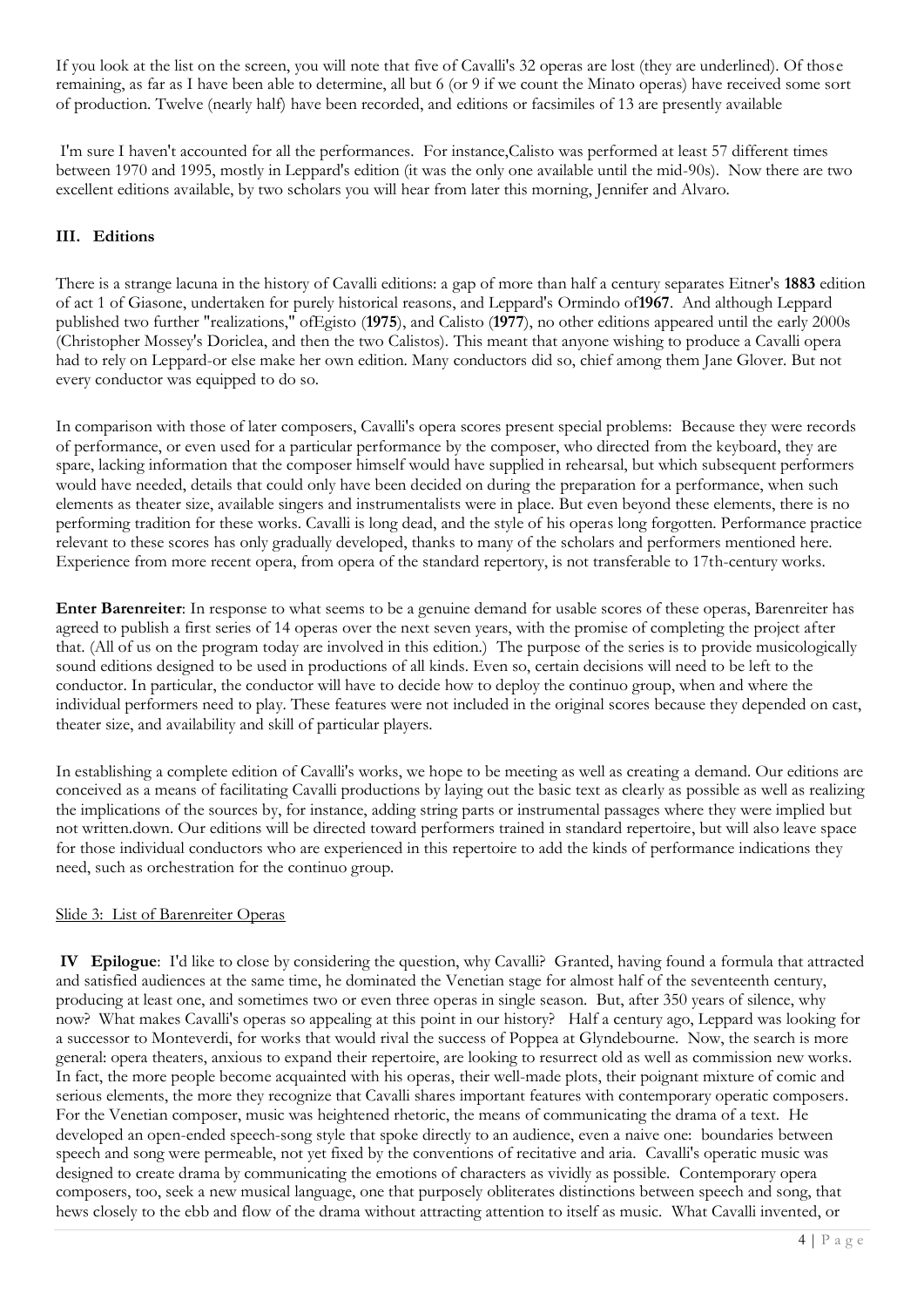came upon as a natural development of text-music relationships established by composers before him, in various genres, many of today's opera composers aim to retrieve. By exploring both ends of the spectrum, today's opera houses are assuring, or attempting to assure the continuation of a tradition that may not always (or ever) have been profitable, but that, for reasons we can all appreciate, has survived for more than 400 years.

#### **Check List of Cavalli's Operas**

Le nozze di Peleo e di Teti (1639) [Venice 1959]

Gli amori di Apollo e di Dafne(1640) [Bowling Green, Zedda 2004, Garrido 2005] **RF**

La Didone (1641) [Glover, Fasano 1972, Rousset 1997, Hengelbrock 1998, Garrido 2004, Ignoti Dei 2006, Biondi 2006] **RRS**

La virtu de'strali d'Amore (1642) [Garrido 2001, Bowling Green 2007, Biondi 2008] **S**

[Amore innamorato (1642) **lost**]

Egisto 1643) [Fasano 1970, Hirsch 1973, Leppard, Santa Fe 1974, Peabody, Princeton] **RS**

Ormindo (1644) [Leppard, Glyndebourne1967, Fasano 1971, Correas 2006] **RRS**

\*Doriclea (1645) **S**

[Titone (1645) **lost**]

Giasone (1649) [Panni 1969, Jenkins, New York 1976, Echols, New York 1987, Jacobs 1988, Aspen 2006, Marcon 2007] **RSS**

[Euripo (1649) **lost**]

\*Orimonte (1650)

\*Oristeo (1651) **F**

Rosinda (1651) [Glover, Oxford 1973, Potsdam, 2008]

Calisto (1652) [1970-2006: 57 different performances] **RRRSSS**

Eritrea (1652) [Glover, Wexford 1975]

\*Veremonda (1653)

Orione (1653) [Leppard, Santa Fe 1983, Marcon, Venice 1998]**R**

\*Ciro (1654) [prologue in Jacobs, Xerse]

Xerse (1655) [Jacobs 1985, 2004] **RS**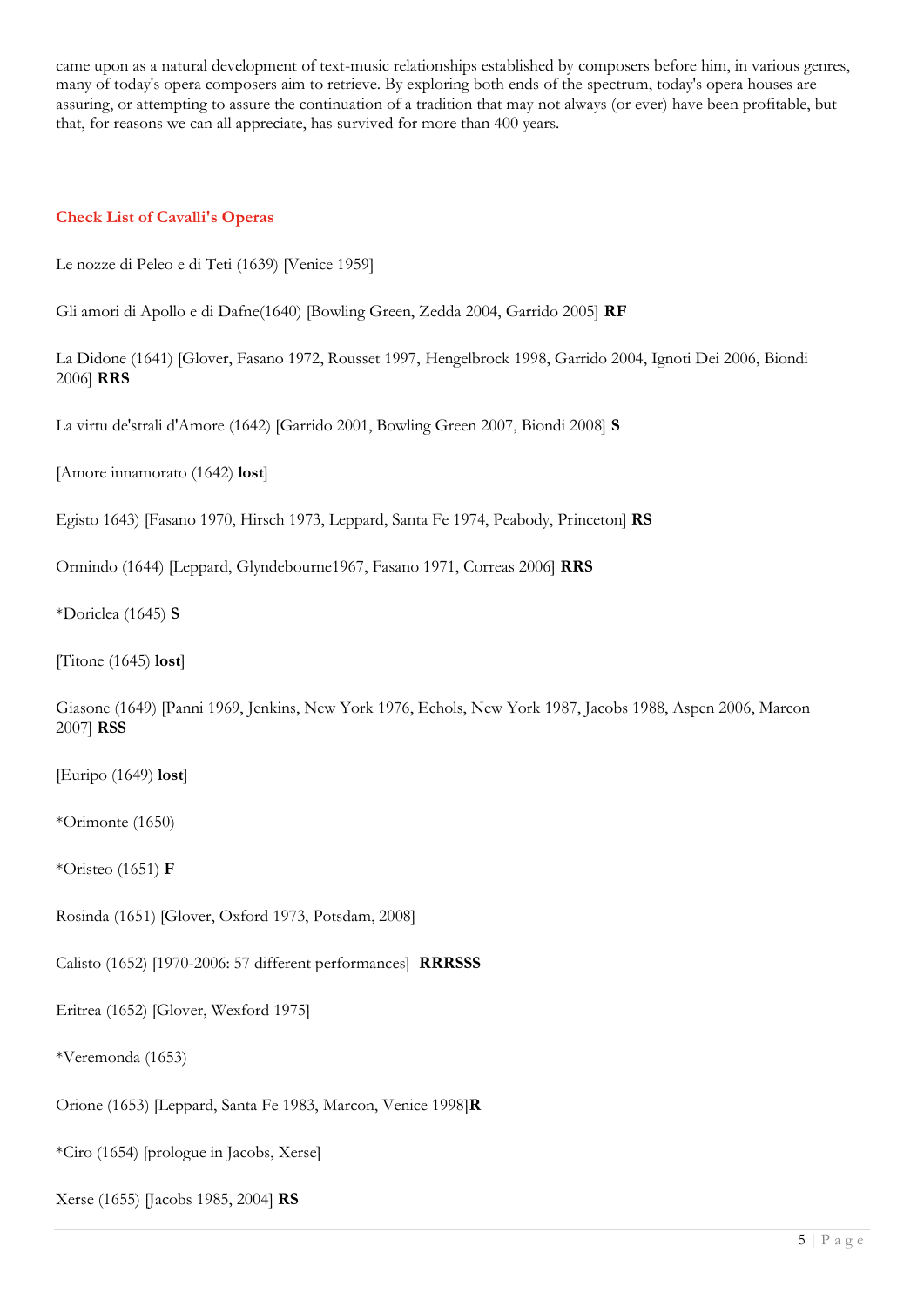Statira(1655) [Florio 2004] **R**

Erismena (1655) [Curtis 1968, BBC, BAM] **R**

Artemisia (1656) [Schulze]

Hipermestra (1658) [Utrecht 2006]

[Antioco (1659) **lost**]

\*Elena (1660)

Ercole amante (1662) [Gracis 1961, Corboz 1980 Boston Early Music Festival 1999, Garrido 2006]**RR S**

\*Scipione affricano(1664) **F**

\*Mutio Scevola(1665)

\*Pompeo magno(1666)

Eliogabalo (1668) [Crema 1999, Jacobs 2004, Glover, Aspen, 2007) **RS**

[Massenzio (1673) **lost**]

#### **Preliminary Cavalli Bibliography**

**1854 Caffi, Francesco:** Storia della musica sacra nella già50s andCappella Ducale di San Marco (Venice: Antonelli, 1854)

**1869 Ambros**, **August Wilhelm:**: "Francesco Cavalli," Neue Zeitschrift für Musik 38 (1869), 313-15, 39 (1869), 321-23 (examples from Ercole, Xerse, requiem)

**1878 Galvani, Livio Niso (=Giovanni Salvioli):** I teatri musicali in Venezia nel secolo XVII (Milan: Ricordi, 1878)

**1883 Eitner, Robert, ed.:** Giasone, in Publikation aelterer Musik-Werke, Die Oper 2 (Leipzig: Breitkopf und Härtel, 1883)

**1888 Wiel, Taddeo**: I codici musicali Contariniani del secolo XVII nella R. Biblioteca di San Marco (Venice: Ongania, 1888)

**1892 Kretzschmar, Hermann:** "Die venetianische Oper und die Werks Cavalli's und Cesti's," Vierteljahrschrift für Musikwissenschaft 8 (Leipzig, 1892), Heft 1, 1-76

**1893 Goldschmidt, Hugo: "**Cavalli als dramatischer Komponist-Mit Musikbeleigen," Monatshefte für Musikgeschichte 3-6 (1893)

**1907 Kretzschmar, Hermann: "**Beiträge zur Geschichte der venetianischen Oper," Jahrbuch Peters (1907)

**1912 Wiel, Taddeo**: "Francesco Cavalli and His Music for the Theater," The Musical Antiquary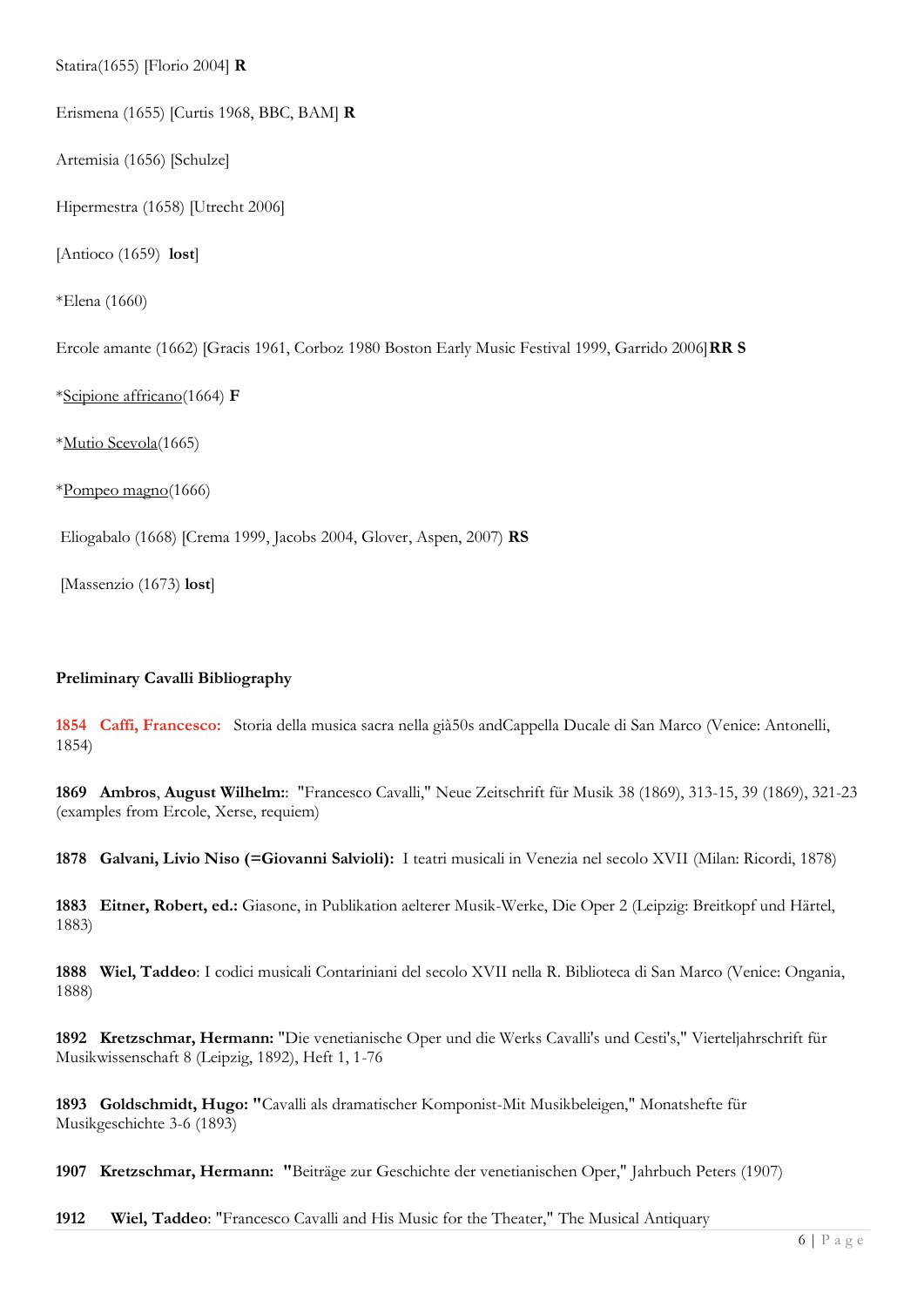**1913 Wellesz, Egon:** "Cavalli und der Stil der venetianischen Oper von 1640-1660," inStudien zur Musikwissenschaft, Beihefte der Denkmäler der Tonkunst in Osterreich(1913), 1-57; musical examples, 58-103: Teti, Apollo, Didone, Strali, Doriclea, Giasone, Calisto, Ciro (whole prologue), Artemisia, Ercole, Eliogabalo, Salamone Rossi!

**1914 Wiel, Taddeo:** "Francesco Cavalli e la sua musica scenica,"Nuovo archivio veneto106-50 biography, list of operas, documents (last will and testament)

**1930 Prunières, Henry:** Cavalli et l'opéra vénetien au xvii siècle(Paris: Rieder, 1930)

**1937**: **Helmutt Christian Wolff**: Die venezianische Oper in der zweiten Hälfte des 17. Jahrhunderts (Berlin, 1937)

**1954 Worsthorne, Simon Townley Worsthorne,** Seventeenth-Century Venetian Opera (Oxford, 1954)

**1954 Abert, Anna Amalie Abert**, Claudio Monteverdi und das musikalische Drama (Lippstadt, 1954)

- **1970 Clinkscale**
- **1971 Rosand**
- **1974 Bianconi**
- **1975 Glover**

**1976 Walker, Thomas:** "Gli errori di Minerva al tavolino: osservazioni sulla cronologia delle prime opere veneziane,"in Venezia e il melodrama del seicento, ed. Maria Teresa Muraro (Venice, 1976), 7-20

**1979 Glover, Jane:** Cavalli (London, 1978)

**1980 Jeffery Peter:** "The Autograph Manuscripts of Francesco Cavalli," Princeton diss.

**1990 Fabbri, Paolo:** Il secolo cantante: Per una storia del libretto d'opera nel seicento (Bologna, 1990), 2nd ed. 2004

**1991 Rosand, Ellen:** Opera in Seventeenth-Century Venice: The Creation of a Genre (Berkeley and Los Angeles, 1991)

**1995 Mancini, Franco, Maria Teresa Muraro, and Elena Povoledo:**I teatri del Veneto, vol. 1, Venezia, teatri effimeri e nobili imprenditori(Venice, 1995)

**2003 Heller, Wendy:** Emblems of Eloquence: Opera and Women's Voices in Seventeenth-Century Venice (Berkeley and Los Angeles, 2003)

**2006 Glixon, Beth L., and Jonathan Glixon:** Inventing the Business of Opera: The Impresario and His World in Seventeenth-Century Venice(New York, 2006)

©Ellen Rosand, 2008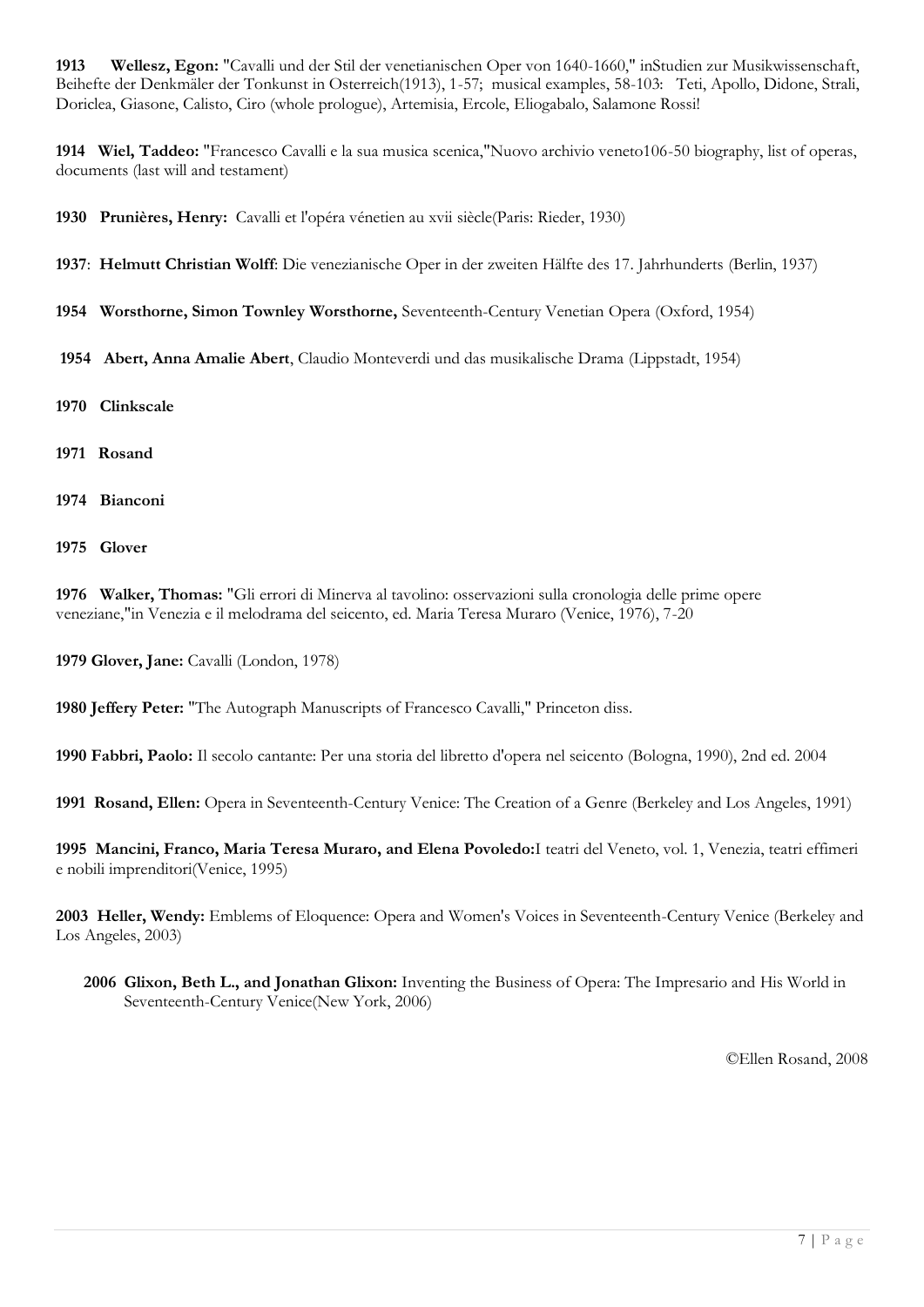

#### 22 SEPTEMBER 2008

# **EVENTS AND EMERGENCIES: WHAT THE SOURCES CAN AND CANNOT TELL US ABOUT PERFORMING 17TH CENTURY ITALIAN OPERA**

#### JENNIFER WILLIAMS-BROWN

#### **Introduction**

Opera is an art form that seems to attract disaster: no performance ever goes entirely as planned. I vividly remember a performance of Britten'sTurn of the Screw, in which the boy soprano singing the role of Miles went through puberty during the first act and ended up a baritone. Of course, operatic disasters are nothing new: they've been with the genre since the very beginning. The history of opera in the seventeenth century is one of collapsing buildings and budgets, murder, political intrigue, feuds, fires, plagues, lawsuits, papal injunctions, and countless other calamities.

Although the press tends to celebrate the more colorful disasters, in fact opera directors face innumerable mundane problems on a daily basis, from props that go missing, to violinists who get stuck in traffic. And if such snafus are common in well-known works, which have been thoroughly road-tested, one can only imagine the trials of staging a new opera for the very first time. And yet, 'the show must go on': the company has to find solutions to these problems or everybody loses. [SLIDE 2] In Cavalli's day, this theatrical 'fact of life' was so well-accepted that it was written into his contract: 'signor Cavalli [is] obligated...to attend in person all the rehearsals that will be necessary, as well as to transpose, change, cut, and add whatever might be necessary in the music in service of the opera, as dictated by the events and emergencies that tend to happen on such occasions.'

This morning I want to discuss some of the ways in which seventeenth-century opera companies dealt with these 'events and emergencies,' and how their solutions shaped the sources--especially the musical manuscripts--that are the only surviving records of this music. This type of knowledge has important implications for how we conceive of opera in this period'and, in particular, for how scholars prepare the editions that bring the music to the listening public. I will orient my discussion around three basic questions: 1) What sources do we have to work with, when editing a seventeenth-century opera like La Calisto? 2) What does it mean to make a musical edition? and 3) What can or can't the sources tell us?

#### **I. The Sources**

A typical premiere season in the seventeenth century generated lots of written materials. The right side of this chart shows sources with just the words; the left side has those with the music as well. The musical sources are divided into scores (which contain more or less all the music), and parts (which contain only the bits for each performer). This chart is arranged in chronological order, moving from top to bottom. The sources at the top were used in composition, the ones in the middle were used in rehearsals and performances, and the ones at the very bottom were made after the show closed. Remember that the contents of an opera usually changes over time, so each source will usually contain a different version than the one before. I've made rather a large box for the production score, since it was the main repository for notating the revisions made during rehearsals and performances.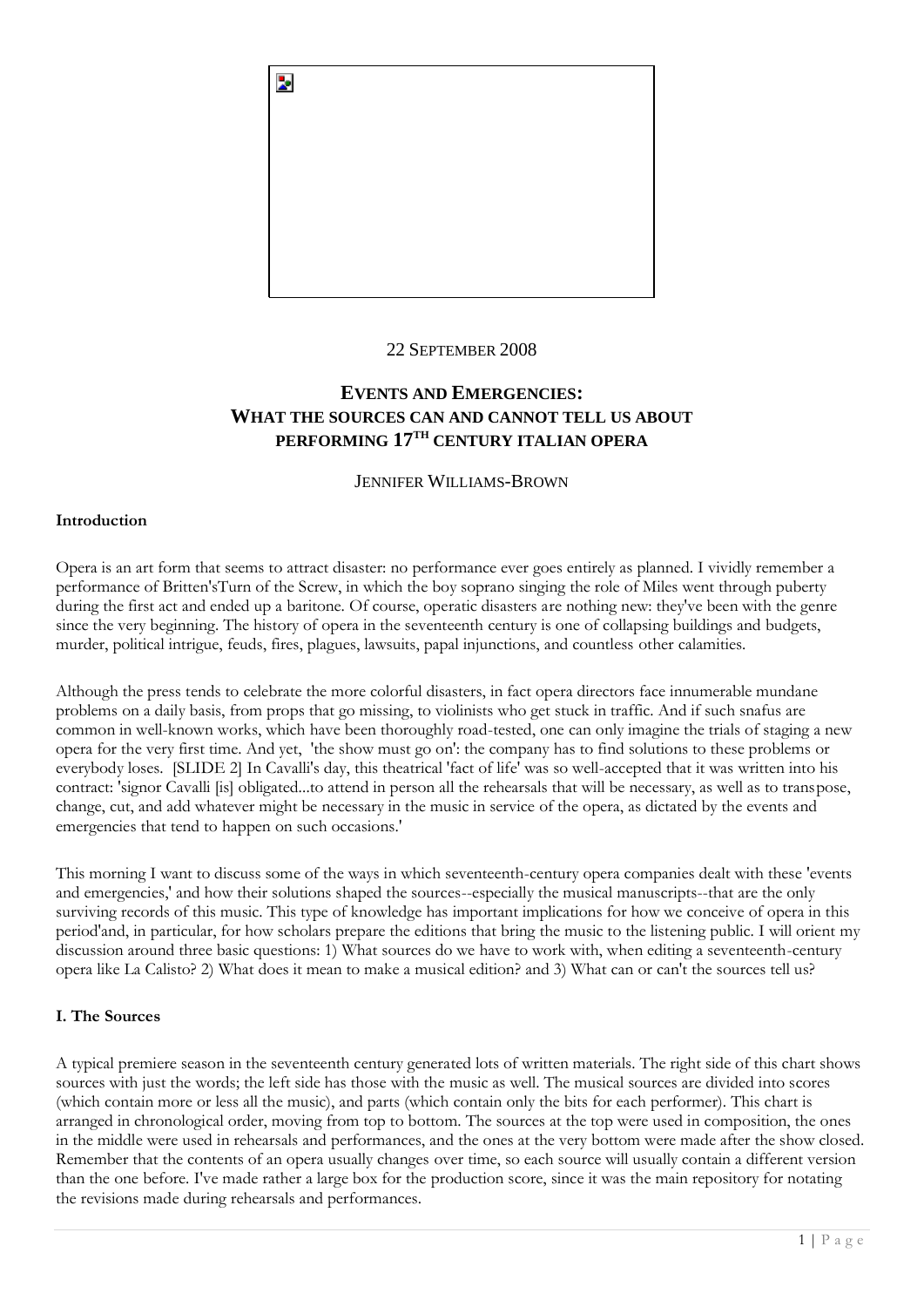There's just one drawback with the picture I've painted here: most of these sources are lost. To indicate the overall rate of loss across the entire repertory, I've used boxes with increasingly faint edges; sources that are lost altogether have no outline. The darkest here are the printed libretti: a libretto survives for almost every opera production in the seventeenth century. But there are only one or two examples of musical sketches and parts (shown with light grey edges). Most of the musical sources that do survive from this repertory are neat copies of the production scores; unfortunately, these are often full of mistakes.

For Cavalli, we have better musical sources than any other seventeenth-century opera composer: a handful of rare autographs, and another handful of rare production scores. Furthermore, Cavalli himself supervised the preparation of several post-production copies. For La Calisto (shown in yellow), there is exactly one musical source, but luckily it's a production score. This manuscript began life as a neat copy of the composer's autograph, copied partly by his principal scribe, who (interestingly enough) was his wife Maria; Francesco later wrote in many changes and corrections. Maria used this score to copy parts for the singers and instruments; Francesco used it to accompany rehearsals and performances. We also have a printed libretto for Calisto, which has an appendix with some added scenes. A third, invaluable source (not shown here), is an account book discovered by Beth and Jonathan Glixon; you'll hear more from them about this. Together, these three sources make La Calisto the best-documented opera we have from this period. [SLIDE 4]

# **II. Making an Edition**

To understand what it means to make a musical edition, let's start with an analogy: Imagine that you've inherited your ancestor's recipe book, and you want to publish it for people to use in modern kitchens. Not only do you have to decipher the handwriting, amid the wine and gravy stains, but you'll need to find different ways to express archaic terminology and measurements, and find alternatives for ingredients that are not commonly available today.

This slide shows a bit of the manuscript of La Calisto, the start of Endymion's great aria that begins Act II. Let's hear a bit of this, sung by Derek Lee Ragin; the recording starts at the second system if you want to follow along. [PLAY] Although Maria Cavalli's handwriting isn't too bad, there are a couple of archaic things here: there's no key signature, the meter sign is C3, Endymion's part uses an alto clef, there are strange black minims and semibreves; there is also a funny squiggle in the margin (remember this one, we'll come back to it later). When we make a scholarly edition of a piece of music, we usually perform three basic functions: 1) we translate the symbols on the page into a format that modern musicians can read efficiently; 2) we correct mistakes, reconstruct omissions, and interpret symbols that readers might find confusing; and 3) we identify every change we have made and provide a rationale for our decisions. We also provide some background on the composer, the work, the sources, and so on.

This process sounds straightforward enough; but I want to stop here and draw your attention to a couple of pitfalls.

PITFALL #1: The concept of 'translation.' Just as in translating any text, or adapting a recipe, there is usually not an exact correspondence between the original and your new version: the process of translation will bring about subtle (or not so subtle) changes in the meaning. The editor has to decide if certain aspects of the original notation are important enough to retain in the edition.

For instance, most scholars would NOT put a modern key signature on this aria, since it would evoke anachronistic assumptions in the mind of a modern musician. Cavalli was writing at a transitional period in the history of harmony: this piece is about eighty percent D minor, but it's the other twenty percent that gives it that special seventeenth-century flavor. Moreover, most scholars believe that, when Cavalli does provide a signature, he's conveying something expressive that is not captured by modern conventions.

PITFALL #2: Music notation. Opera is really an audio-visual medium: it's designed to be conveyed through live performances, not written sources. Music notation is not very precise today, and was even less so in the seventeenth century. Production scores like this one were prepared for the composer himself to use in directing rehearsals and performances, so the notation is often informal and, by modern standards, incomplete - much as your ancestor's recipes might be somewhat rudimentary on paper, but would be supplemented in practice by advice passed down in your family's kitchen. As you can see here, this page mainly has just notes and lyrics. There are no markings for tempo, dynamics, articulation, or phrasing, and very few figures that tell the accompanist what harmonies to play. This manuscript does not tell us what tone quality, ornaments, or even what instruments to use. It includes virtually no information about the visual aspects of the opera'the scenery, staging, costumes, and choreography.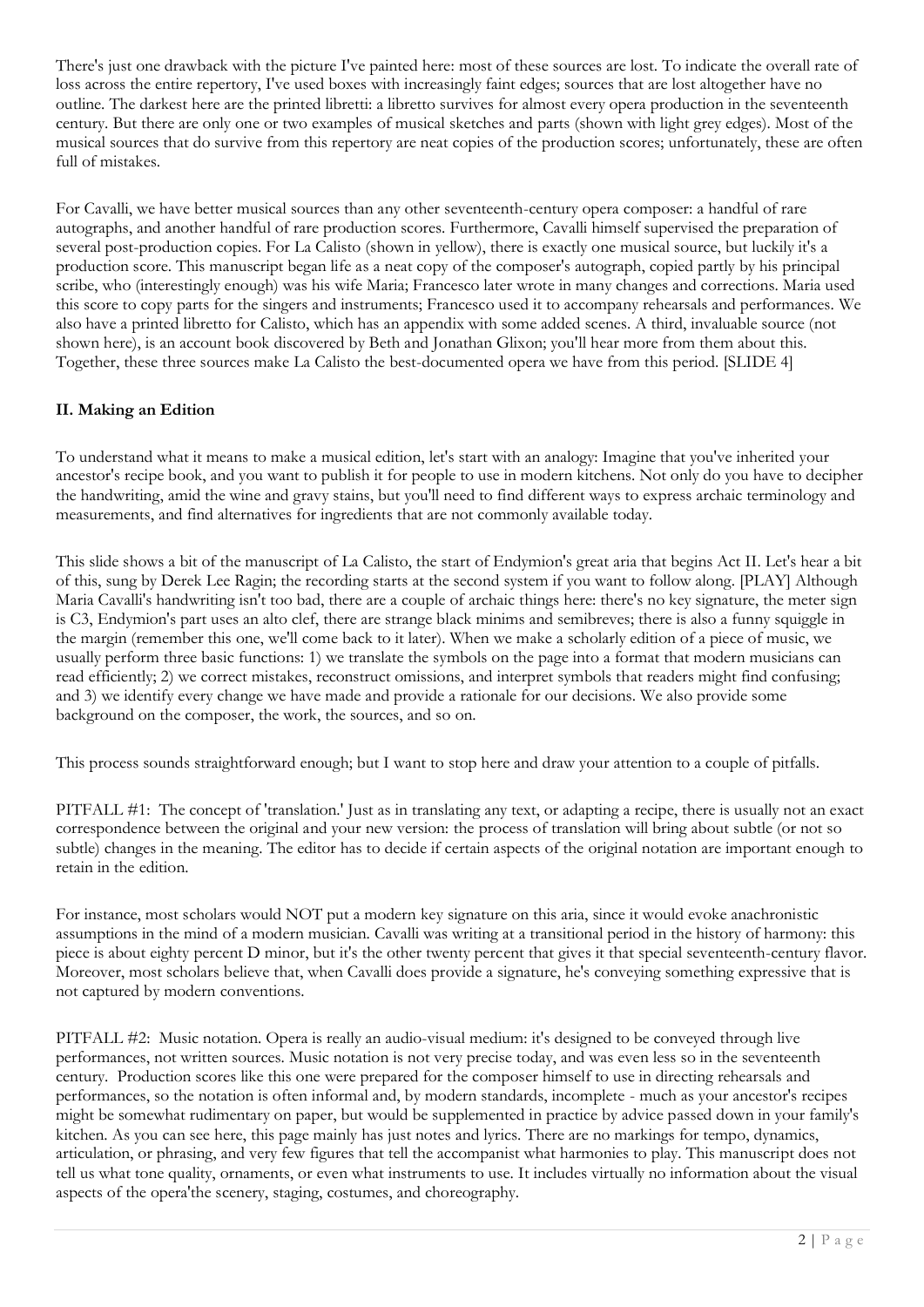Fortunately, we can reconstruct some things from other sources. The account book for La Calisto tells us that the orchestra consisted of only six people (2 violins, 1 violone and 3 continuo players). It provides names of singers, which allow us to deduce what voice types sang the roles. It also provides fascinating details about the scenery and costumes. Other seventeenth-century sources help us understand the overall performing style?you'll hear more about that in the afternoon session. [SLIDE 5]

PITFALL #3: The concept of the 'definitive text.' It's easy to imagine, when looking at nice orderly spots on nice clean pages, that a printed edition represents 'the way the composer intended the work to go.' But the concept of 'the Author's Definitive Text' is, in fact, a rather slippery one, especially in this repertory. If we accept that seventeenth-century opera is a genre designed for live performance, then we must also accept that it is vulnerable to "the events and emergencies that tend to happen on such occasions,' as Cavalli's boss wrote in his contract. That is to say, the composer's job was not simply to hand over a finished piece of music, but also to resolve whatever problems arose in production, and change the opera accordingly. In short, what the audience heard was probably different every night, and rarely exactly what the composer originally wrote.

If you'll permit me to invoke the recipe metaphor once more: imagine that the day of your dinner party you learn that one of your guests is allergic to nutmeg, so you use cloves instead. What you serve will be different from your ancestor's recipe?maybe worse, maybe better, but it will still be more or less the same dish, and what's most important?it will be what's needed for that night's dinner.

Something rather more serious than a nutmeg allergy happened to La Calisto: as the Glixons discovered, the star castrato in the role of Endymion fell sick shortly before opening night, and died a few days later. Let's now look at how Cavalli dealt with this and other 'events and emergencies.' [SLIDE 6]

# **III. Specific Examples**

Although Cavalli's contract for La Calisto is lost, it was probably similar to the one I quoted earlier. As you remember, it required Cavalli to make four basic types of revisions: transpositions, changes (that is, rewriting), cuts, and additions. Not only does he have to think up the revisions, but he also has to notate them in a way that helps him keep track of the evolving state of the opera. Today, thanks to computer technology, it's trivial to notate changes like these: with a simple click of the mouse, you can transpose, or 'cut & paste,' any amount of music in seconds, then print out as many copies as you need. [SLIDE 7]

It was a bit different in Cavalli's day. The only materials he had were paper, pen, scissors, and paste. Furthermore, he had to pay for all the copying himself (this was probably a big reason why his wife copied his music: he didn't have to pay her!) As we read in the contract: 'signor Cavalli [is] obligated... [to have] all the copies and originals that will be necessary made at his own expense, without the theatre managers having to hear any complaints, whether about paper or copyists or anything else.' Since Cavalli had no budget, and was chronically short of time, he couldn't produce clean copies of each new version; instead he cut, pasted, and wrote over an earlier version of the score.

The Calisto production score contains hundreds of examples of transposition, rewriting, cuts, and additions, but for the sake of time let's focus on those related to the role of Endymion. We don't know the name of the singer who replaced the one who died, but we can tell from Cavalli's changes that he was a soprano instead of an alto. [SLIDE 8] Here again is the first example I showed you. If you remember the funny squiggle in the margin, it says 'alla quarta alta,' ('transpose this aria up a fourth). Cavalli marked much of Endymion's music to be transposed up a fourth or a fifth to the soprano register. The accompanists were trained to transpose at sight while playing from this score; but the new singer probably had a part copied out for him in the new key and clef. [SLIDE 9] This is a case of rewriting: Cavalli crossed out the old version of this passage and copied a new one above. Note that the old version is written in alto clef, and the new one for the new singer is in soprano clef. [SLIDE 10] Here we have some cuts. One and a half scenes were cut from Endymion's role, perhaps because the new singer wasn't going over so well with the audience. [SLIDE 11] And finally, here is an example of added material. It's actually not for Endymion, but I suspect the Endymion disaster prompted this change: some comic scenes were added, probably to distract the audience from the loss of the company's star singer. (It's an old tradition in the theatre, you know: 'send in the Clowns.') The new scenes were copied on separate sheets of paper, which are lost today: all that remains of the music is Cavalli's annotation 'Qui va la scena del Bifolco" ("The shepherd scene goes here.')

So here we see Cavalli adjusting the opera to cope with a sudden change of cast, and a new singer with quite a different voice than the old one. There's just one problem with the way Cavalli altered Endymion's music: he apparently didn't fix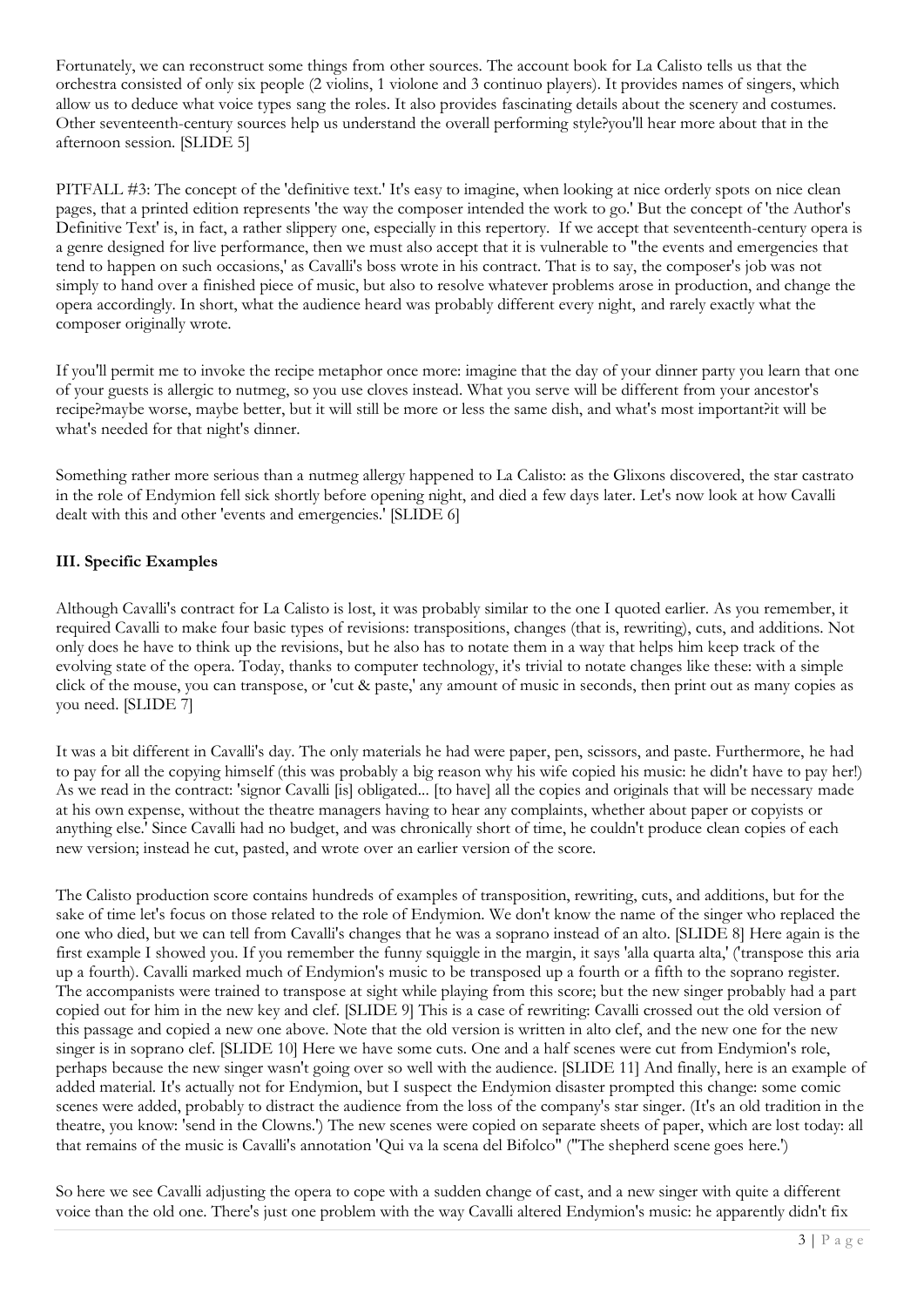all of it. About twenty percent of the role was NOT marked for transposition, or adjusted in any way. Did the new singer really perform most of his role as a soprano, but occasionally drop down into the alto register' If he did, it would push the overall range of this part to two octaves'about thirty-three percent larger than most roles in this period. Such a thing might be possible physically, but it would hardly be desirable from a vocal standpoint, or from a musical standpoint: we would lose the subtle changes in tessitura that Cavalli used to convey Endymion's various moods'low for tragic; high for defiant. [SLIDE 12]

This page holds a clue to resolving this paradox. Here Cavalli rewrote the Furies duet. He crossed out the old version, but only wrote the bass line of the new version, since that's all he needed to see to accompany it during the performance. The new vocal music must have been copied straight into the singers' parts, which of course are lost.

We can deduce that something similar happened to the twenty percent of Endymion's role that seems to remain in the alto register. Cavalli must have marked in the score only those revisions that were relevant to an accompanist, who would just be playing the bass line. Therefore all the transpositions got marked, but any changes that altered just the vocal line were not marked in the score, but rather in the singer's part, which is lost. In short, the impression we get from the score that Endymion performs part of the role as a soprano and part as an alto, is really just an illusion. [SLIDE 13]

This hypothesis is confirmed by the only surviving seventeenth-century vocal part, from another opera by Cavalli,and I'd like to thank Hendrik Schulze for sharing this information, and for providing the image. Look at just the crossed-out section, ignore the rest of the music on the page. Cavalli evidently rewrote this role for a different voice type: here these bars are in the alto register, but in the corresponding passage in the score they are written for a tenor. Although the vocal melody is different in the two versions, the bass line is the same. Furthermore, there is no sign in the score that the vocal line had been revised: someone reading the score without reference to the vocal part would never know. From this it is apparent that, for seventeenth-century opera, the production score is NOT a complete record of all the revisions; the missing performers' parts contained the rest of the music.

Neat copies of the musical score are even less complete, since they generally omit or misinterpret the messy revisions in the production scores from which they were copied. Take Cavalli's Eritrea, premiered two months after Calisto in the same theatre with the same cast. In the only surviving musical source of Eritrea (a neat copy), the male lead Theramene appears to change from an alto into a baritone in the middle of Act III, with a drop in register of nearly an octave. There is no convincing reason for this in the plot, unlike Calisto, where the baritone Jove is disguised as the soprano Diana for half the opera[.\[i\]](http://www.gresham.ac.uk/event.asp?PageId=45&EventId=776#_edn1) (Moreover, I daresay Theramene wasn't meant to go through puberty during the performance, like young Miles did!)

Two facts help explain this apparent anomaly: 1) we know that the roles of both Theramene in Eritrea and Endymion in Calisto were originally meant to be sung by the same alto castrato; 2) we know that this singer died suddenly at the start of the season. Cavalli must have been in the middle of composing Act III of Eritrea when the singer died; he then composed the remainder of the opera for a new singer, who was evidently a baritone. In the production score, which is lost, the alto sections that Cavalli had already written for the first singer must have been transposed down using the same sorts of squiggles we saw used to transpose Endymion's role in the Calisto manuscript; further adaptations to the new singer's range were surely made in the vocal part, which is also lost. Yet in the neat copy that is the only surviving musical source ofEritrea, the scribe omitted any transposition markings or indeed any other sign of the numerous revisions that must have taken place during this disastrous season. Thus the apparent anomaly in the role of Theramene is easily explained as the result of "events and emergencies," whose resolution was incompletely recorded in the surviving neat score. The singer is manifestly not meant to sing both alto and baritone in the course of a single performance. [SLIDE 1]

#### **Conclusion**

Well, your head is probably spinning with all this information: it's mainly for the Cavalli geeks in the crowd. But one thing is probably clear: by the end of the season, a seventeenth-century opera has weathered many an 'event and emergency,' and the production score has become a messy pile of scraps and scribbles. Furthermore, each score may be incomplete and combine different versions of the opera.

These ideas have two important implications for editors. First, when interpreting seventeenth-century opera sources, we should be wary of taking them at face value. Even seventeenth-century copyists had trouble deciphering the sources correctly: as one of Cavalli's associates complained, the production score was 'all so worked over and filled with annotations that it could not be understood.' Instead, we need to find ways to scratch beneath the surface and reconstruct